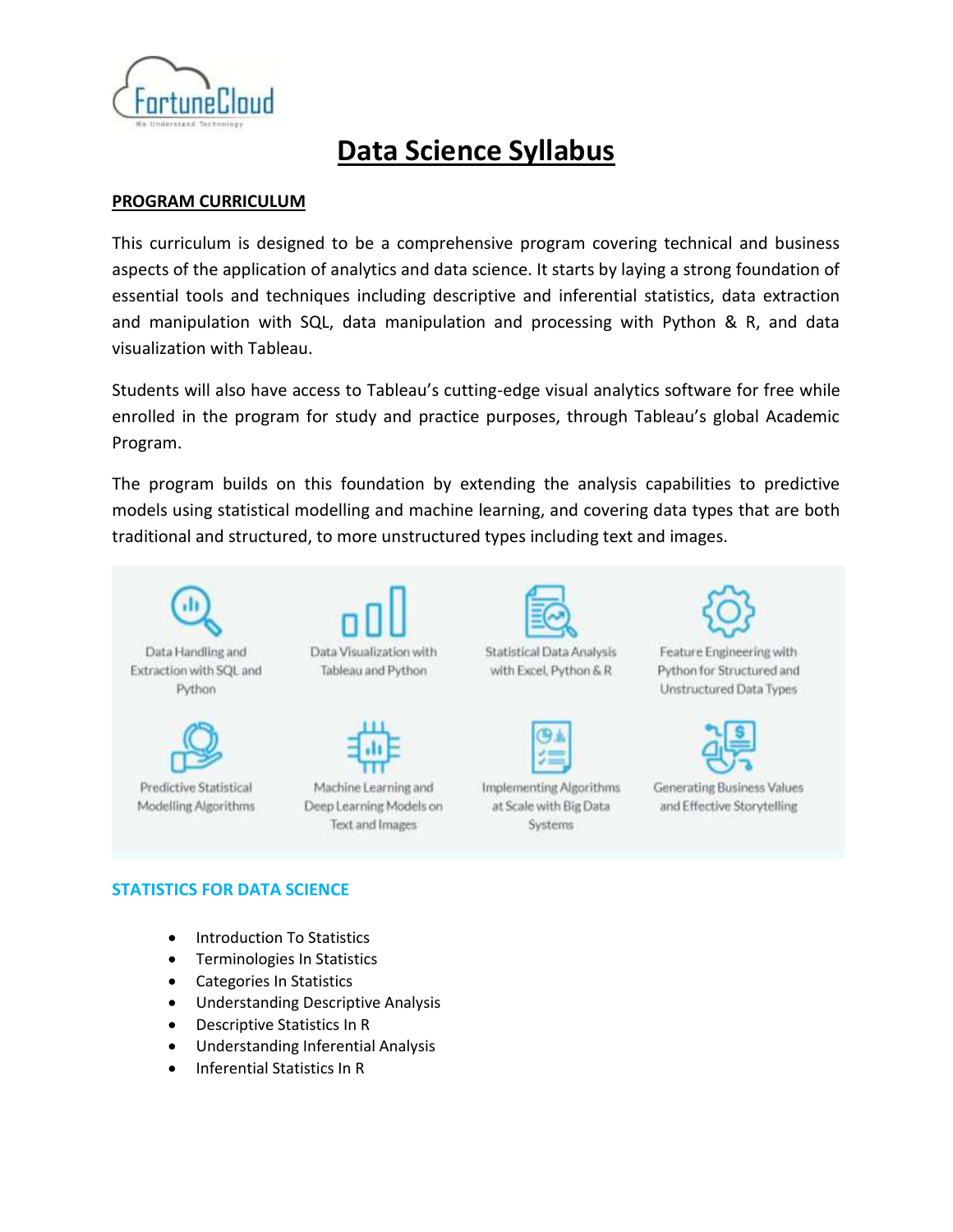

- Data Exploration Sanity Checks
- Preparing Data Quality Reports
- Data Preparation -Outliers and Missing Value Treatments
- Variable Profiling Using Information Value

## **BIG DATA AND MACHINE LEARNING WITH SPARK**

- Introduction to Big Data Ecosystem
- Hadoop and HDFS
- Querying with Hive
- Data Engineering Case Study
- Introduction to Spark
- Spark Streaming
- PySPark
- ML with Spark Case Studies

# **SQL**

- SQL Servers as Data Sources
- Data Normalization and Consequences
- Basic SQL DML Queries
- SQL Joins

## **R PROGRAMMING**

- Basics of R Programming
- Data Manipulation
- Data Preprocessing
- Scatter Plot
- Histogram
- Bar & Stack Bar Chart
- Box Plot
- Area Chart
- Heat Map
- Correlogram

# **PREDICTIVE STATISTICAL MODELLING IN R**

- Linear Regression BLUE Estimators and Interpreting Model Results
- Linear Regression Checking Model Assumptions and Improving Models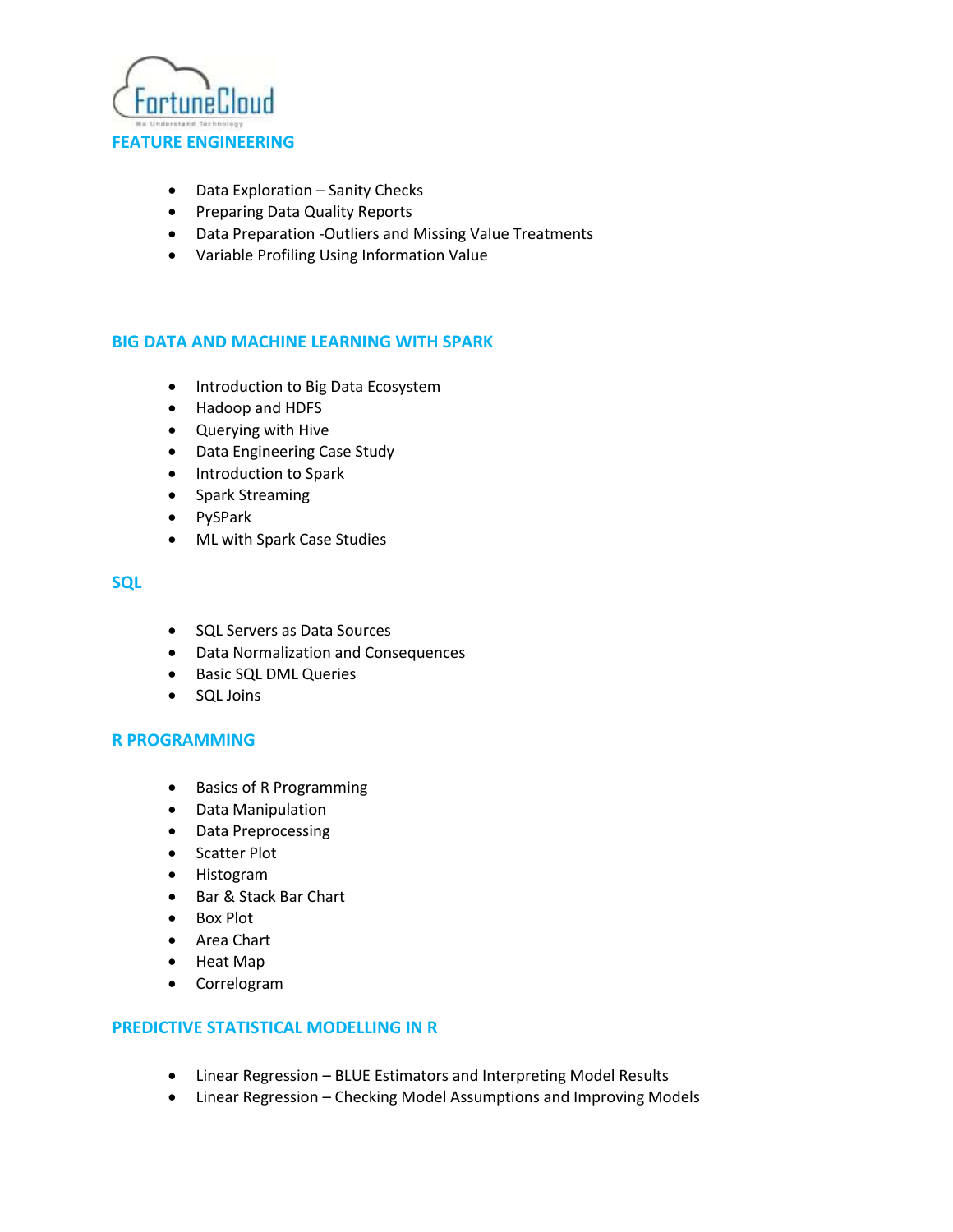

- Logistic Regression Logistic Cost Function and Interpreting Model Results
- Logistic Regression Measuring Classification Performance AUC, ROC, Confusion Matrix
- Poisson Regressions Cost Function, Overdispersion and Zero Inflation
- Poisson regression Interpreting Model Results

# **PYTHON**

- Python Fundamentals
- **•** Basic Data Structures
- Data Manipulation
- Pandas
- Seaborn and MatPlotLib

# **DATA VISUALIZATION WITH PYTHON**

- Introduction to Matplotlib
- Basic Plotting with Matplotlib
- Dataset on Immigration
- Line Plots
- Area Plots
- Histograms
- Bar Charts
- Pie Charts
- Box Plots
- Scatter Plots
- Bubble Plots

## **MACHINE LEARNING WITH PYTHON**

- Tree Models Regression Trees and Classification Trees
- Feature Importance
- Purity Measures GINI
- Purity Measures Entropy MSE
- **•** Building and Pruning Trees
- Ensemble Methods Bagged Ensembles
- Ensemble Methods Random Forests
- Ensemble Methods Gradient Boosting Xg Boost
- Clustering K Means and Hierarchical Models

## **INTRODUCTION TO NLP**

- Handling text data
- Handling image data
- NLP